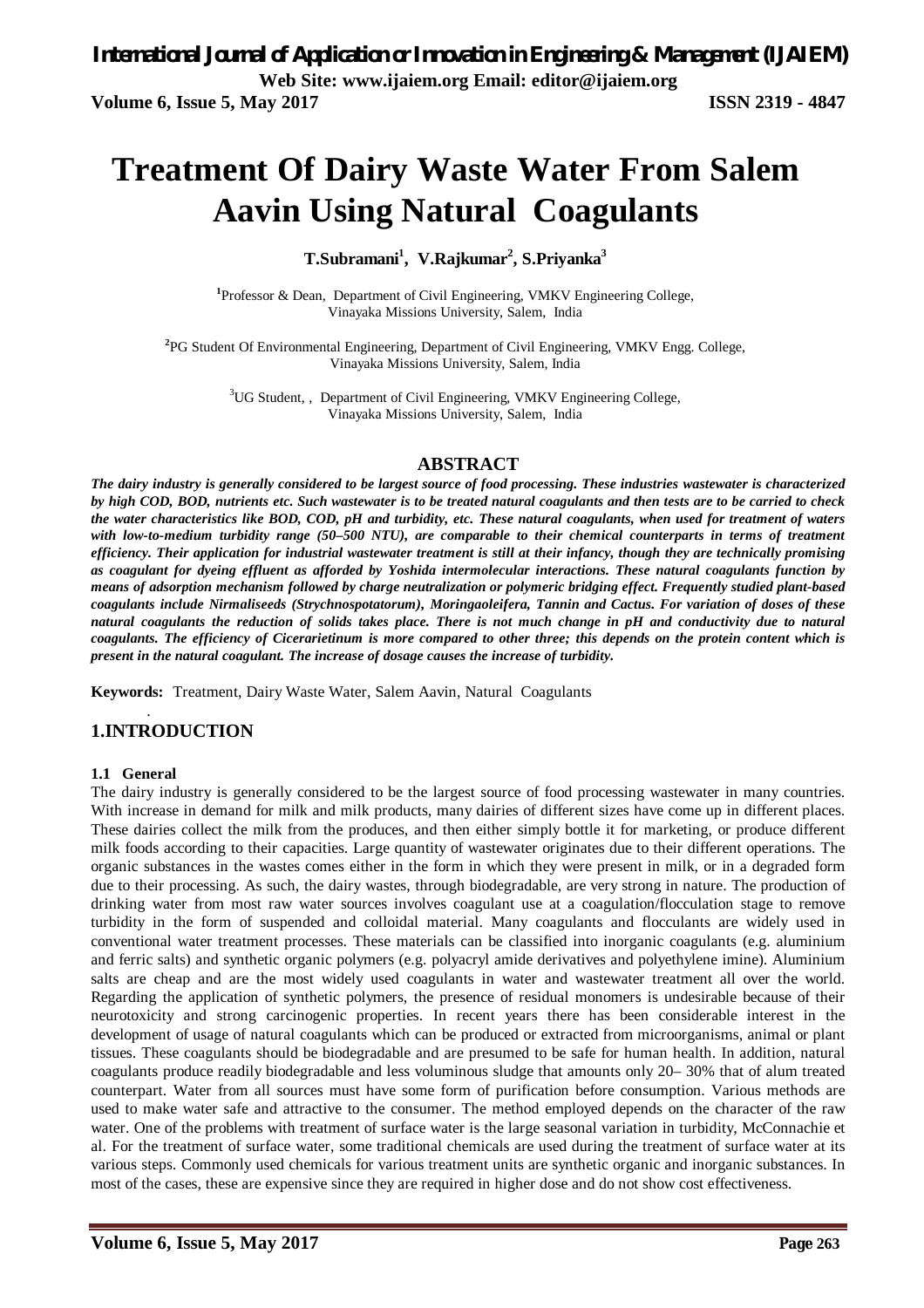**Volume 6, Issue 5, May 2017 ISSN 2319 - 4847**

#### **1.2 Dairy Wastewaters**

The dairy industry generates large quantities of wastewater, as per litre of processed milk, 0.2 to 10 L of wastewater are produced. Dairy wastewaters contain high concentrations of organic matter (e.g. fat, milk, protein, lactose, lactic acid), minerals and detergents. Typical dairy wastewater characteristics include 4000-59000 mg/L COD, 70-800 mg/L TSS, 100-1400 mg/L TN and 25-450mg/L TP. Dairy wastewaters are mainly generated by the milk processing units where the pasteurization, homogenization of fluid milk are processed. Large amounts of wastewaters are also created from the production of dairy products such as butter, cheese, milk powder etc. Large volume of water are used in cleaning processing units, resulting in wastewater which also contains detergent, sanitizers, base, salts and organic matter, depending upon sources. Differences in production widely change the volume and strength of the wastewater. Thus, effluent characteristics rely on the production of wastewater volume per unit (litres waste water/kg product), concentration (mg/L), and weight of waste generated per unit of g waste/kg product .

#### **1.3. Characteristics Of Wastewater**

In dairy, wastewater is often discharged intermittently. The nature and composition of wastes depends on type of products produced and processing capacity of the plants. Dairy cleaning waters may also contain a variety of sterilizing agents and various acid and alkaline detergents. Thus, the pH of the wastewaters can vary significantly depending on the cleaning strategy employed. Dairy wastewaters are characterized by high biochemical oxygen demand (BOD) and chemical oxygen demand (COD) concentrations. Chemical oxygen demand (COD), which is normally about 1.5 times the BOD level, It also contains total solids, total dissolved solids, nitrogen and phosphorous. Important indicators for the quantification of organic load of dairy plant effluents are biological oxygen demand (BOD), chemical oxygen demand (COD), the ratio of COD to BOD indicates the biodegradability of organic materials under aerobic or anaerobic condition.

### **2.DAIRY WASTE**

Due to highly biodegradable nature of dairy wastewater its treatment requires urgent attention but as such treatment is not a big issue. Biological treatment technologies can readily treat the dairy wastewater. The final effluent can be readily used for irrigation and sludge itself becomes a good fertilizer. If waste is disposed in water bodies or ground BOD becomes the major concern. It may lead to anaerobic conditions and related problems. The BOD is in a range of 1000 to 2000 mg/L (1) obviously, Biological threatening is required for it. The Biological treatment may be Activated sludge process, Trickling filter, aerated lagoon or oxidation pond. However anaerobic process is also found to be successful. Dairy waste water is an area, already quite exposed.

#### **2.1 Dairy Technology (Milk Process Technique)**

Milk treatment is the preparation of raw milk including heat treatment as a precondition for milk processing. The treatment of milk is done in the preparation room. It is a first process in any dairy plant. The milk processing is the quality oriented activity of manufacturing, packing of dairy based products on the basis of treated milk. Product and process involved in dairy: Many dairies restrict themselves bottling pasteurized milk and making ghee from scoured milk. The dairy industry is characterized by the multitude of products and therefore production lines. Plants can have as few as one or two production lines or all of them (pasteurized milk, cheese, butter, etc.). In few dairies where supply of milk is larger, butter, condensed milk, powdered milk, ice cream, panner, shrikhand, milk powder, yoghurt, cheese etc. are also produced. However the production of skimmed and toned milk and cheese making has the increasing demand in India.

#### **2.1.1 Milk Processes**

A chain of operations involving receiving and storing of raw materials, processing of raw materials into finished products, packaging and storing of finished products, and a group of other ancillary operations (e.g., heat transfer and cleaning) are examples of some of the great variety of operations performed in the dairy industries. The initial operations such as homogenization, standardization, clarification, separation, and pasteurization are common to most plants and products. Clarification (removal of suspended matter) and separation (removal of cream for milk standardization to desired butterfat content), generally, are accomplished by specially designed large centrifuges. Drying, condensing, etc. are also used in dairy industries for the production of various products. According to 'Treatment of dairy waste water using aerobic biodegradation and coagulation' 87.43 per cent reduction of COD at 640ml/min was close to 87.05 per cent removal of COD at rate 320ml/min of aeration which were obtained at the end of 72 hours, so optimum dosage was taken as 320ml/min as rate of aeration. Odour removal was around 70 to 80 per cent.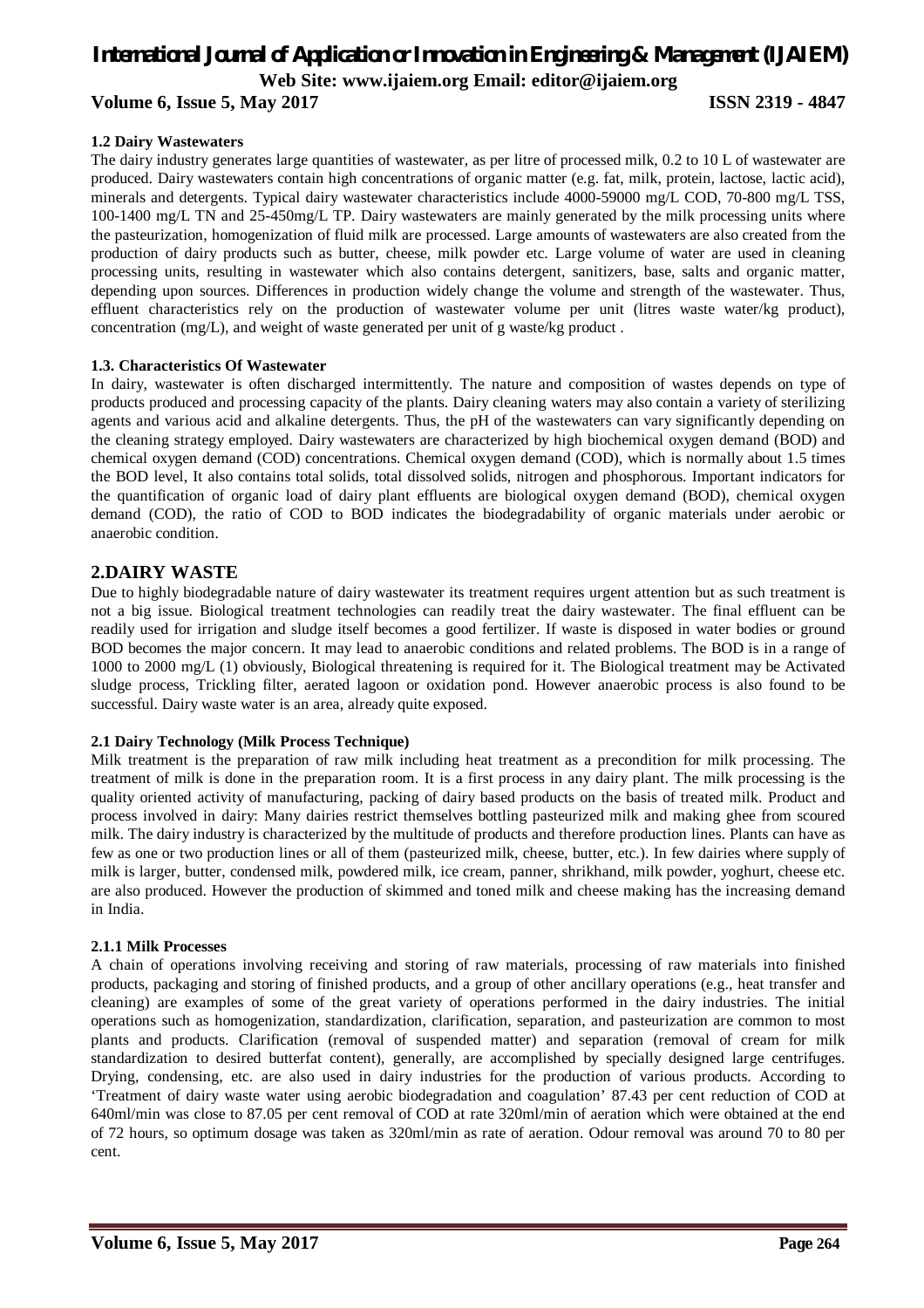**Web Site: www.ijaiem.org Email: editor@ijaiem.org**

### **Volume 6, Issue 5, May 2017 ISSN 2319 - 4847**

#### **2.2 Characterization Of Dairy Wastewater**

Dairy wastewater does not require segregated treatment. All analysis and treatment is done for composite wastewater. Garb samples are collected from balancing tank of the wastewater treatment facility and are analyzed for various parameters. Table. 1 shows Characteristics of dairy industry wastewaters This is done so as

- To decide the type of treatment required by the wastewater.
- To estimate the pollution effects of wastewater.
- To compare the same with standards given in IS codes.

Dairy effluent contains soluble organics, suspended solids, trace organics. All these components contribute largely towards their high biological oxygen demand (BODS) and chemical oxygen demand (COD). Dairy wastes are white in colour and usually slightly alkaline in nature and become acidic quite rapidly due to the fermentation of milk sugar to lactic acid. The suspended matter content of milk waste is considerable mainly due to fine curd found in cheese waste. The pollution effect of dairy waste is attributed to the immediate and high oxygen demand. Decomposition of casein leading to the formation of heavy. Black sludge's and strong butyric acid odors and characterize milk waste pollution. The characteristics of a dairy effluent contain Temperature, Color, PH (6.5-8.0), DO, BOD, COD, Dissolved solids, suspended solids, chlorides, sulphate, oil & grease. It depends largely on the quantity of milk processed and type of product manufactured. The waste water of dairy contains large quantities of milk constituents such as casein, inorganic salts, besides detergents and sanitizers used for washing. It has high sodium content from the use of caustic soda for cleaning.

|  |  |  | Table 1: Characteristics of dairy industry wastewaters |  |  |  |  |
|--|--|--|--------------------------------------------------------|--|--|--|--|
|--|--|--|--------------------------------------------------------|--|--|--|--|

| <b>Waste Type</b>                      | <b>COD</b>         | <b>BOD</b>    | PH          | <b>TSS</b>        | <b>TS</b>        |
|----------------------------------------|--------------------|---------------|-------------|-------------------|------------------|
| & Dairy<br>Milk<br>Products factory    | 10251.2            | 4840.6        | 8.34        | 5802.6            |                  |
| Dairy effluent                         | 1900-2700          | 1200-1800     | $7.2 - 8.8$ | 500-740           | 900-1350         |
| Dairy waste<br>water                   | $2.500 -$<br>3,000 | $1,300-1,600$ | $7.2 - 7.5$ | 72,000-<br>80,000 | 8,000-<br>10,000 |
| Aavin dairy<br>industry waste<br>water | 2100               | 1040          | $7 - 8$     | 1200              | 2500             |

#### 2.3 Physical Characters Of Waste Water

- ۰ Temperature
- Colour
- Hydrogen Ion  $\bullet$ Concentration (Ph)

## 2.4 Chemical Characters

- Alkalinity
- Free Carbon Dioxide
- Total Carbon Dioxide
- Chloride
- Dissolved Oxygen (Do)
- Biochemical Oxygen Demand
- Chemical Oxygen Demand

Turbidity

Salinity

 $\bullet$ 

- **Total Hardness**
- Calcium
- Magnesium
- Ammonical Nitrogen (Nh4  $-N$

**Electrical Conductivity** 

- Nitrite Nitrogen (No2 N)
- Nitrate Nitrogen (No3 N)
- Total Ortho Phosphate  $(Top)$
- Total Dissolved Solids (Tds)
- Acid Hydrolyzable  $\bullet$ Phosphate (Ahp)
- Total Phosphate (Tp)
- Organic Phosphate (Op)
- Protein
- Carbohydrate ۰
- Fats
- Sulfate

#### **2.5 Effluent Characterization**

The effluent grab samples are collected at the same time while collecting the raw wastewater samples and are characterized for various parameters. This is done so as:

- To determine the efficiency of treatment facility.
- To compare the effluent characteristics with IS permissible limits.
- To decide the suitable method of disposal of final effluent.
- To examine the scope of reuse of final effluent.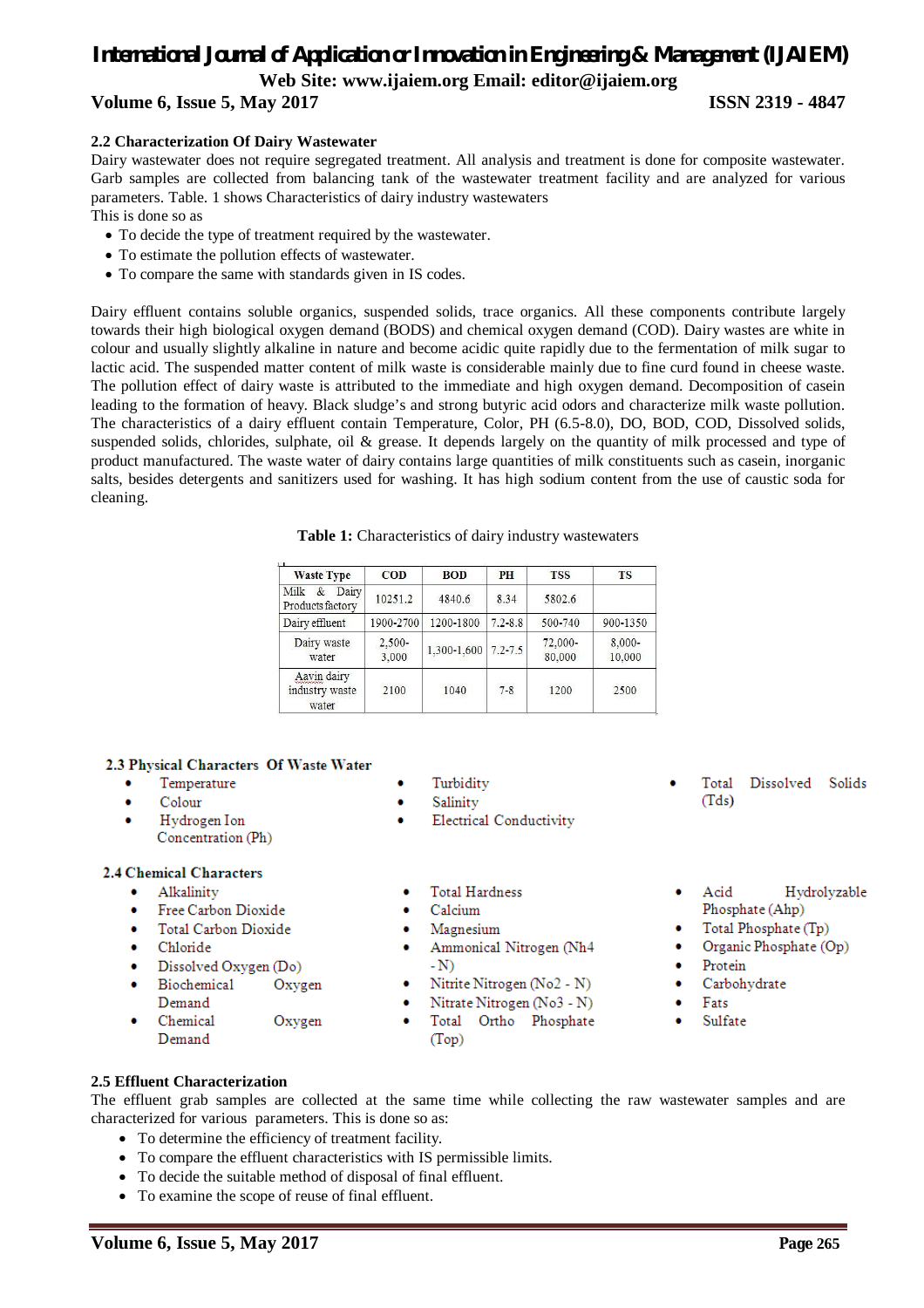**Web Site: www.ijaiem.org Email: editor@ijaiem.org**

### **Volume 6, Issue 5, May 2017 ISSN 2319 - 4847**

### **2.6 Environmental Effects Of Effluents**

The dairy industry is one of the most polluting of industries, not only in terms of the volume of effluent generated, but also in terms of its characteristics as well. It generates about 0.2–10 litres of effluent per litre of processed milk with an average generation of about 2.5 litres of wastewater per litre of the milk processed. Dairy processing effluents are generated in an intermittent way and the flow rates of these effluents change significantly. The volume, concentration, and composition of the effluents arising in dairy industry are dependent on the type of product being processed, the production program, operating methods, design of the processing plant, the degree of water management being applied, and subsequently the amount of water being conserved. These dairy industries generate different types of waste including: wastewater from the production line (cleaning of equipment and pipes) cooling water, domestic wastewater, the acid whey and sweet. Due to this the quality and quantity of the product content in the dairy wastewater at a given time changes with the application of another technological cycle in the processing line. The sweet whey form the most polluting effluent by its biochemical composition rich in organic matter (lactose, protein, phosphorus, nitrates, nitrogen) and is from 60 to 80 times more polluting than domestic sewage. The waste water of dairy contains large quantities of milk constituents such as casein, inorganic salts, besides detergents and sanitizers used for washing. All these components contribute largely towards their high biological oxygen demand (BODS) and chemical oxygen demand (COD). Which is much higher than the specified limits of Indian standard institute (ISI), now Bureau of Indian standard (BIS), for the discharge of industrial effluents; As these wastes are generally released to the nearby stream or land without any prior treatment are reported to cause serious pollution problems. Dairy effluents decompose rapidly and deplete the dissolved oxygen level of the receiving streams immediately resulting in anaerobic conditions and release of strong foul odors due to nuisance conditions. The receiving water becomes breeding place for flies and mosquitoes carrying malaria and other dangerous diseases like dengue fever, yellow fever, chicken guniya. It is also reported that higher concentration of dairy wastes are toxic to certain varieties of fish and algae. The casein precipitation from waste which decomposes further into a highly odorous black sludge at certain dilutions the dairy waste is found to be toxic to fish also. Dairy effluent contains soluble organics, suspended solids, trace organics. They decrease do, promote release of gases, cause taste and odor, impart color or turbidity, promote eutrophication. The main environmental problems related to milk production affect the pollution of water, air and biodiversity. They often cause a growth of algae and bacteria that consume oxygen in the water and eventually suffocate the rivers leading to the gradual disappearance of fish. Hence the need to treat dairy effluents by various processes.

### **3.COAGULATION**

#### **3.1 General**

Due to the lack of proper water treatment systems in these rural or underdeveloped communities, the bestimmediate option is to use simple and relatively costeffectivepoint-of-use (POU) technologies such as coagulation. Coagulation is an essential process in the treatment of both surface water and industrial wastewater. Its application includes removal of dissolved chemical species and turbidity from water via addition of conventional chemical-based coagulants, namely, alum (AlCl3), ferric chloride(FeCl3) and polyaluminium chloride (PAC).While the effectiveness of these chemicals as coagulants is well-recognized, there are, nonetheless, disadvantages associated with usage of these coagulants such as ineffectiveness in low-temperature water, relatively high procurement costs, detrimental effects on human health, production of large sludge volumes and the fact that they significantly affect Ph of treated water. Water quality is of concern to everyone. Quality is the acceptability of the water for uses like drinking, cooking bathing, and laundering. Most municipally treated water is safe and generally of good quality. You may have concerns regarding taste, odors, clarity even hardness. Water from private or community wells can be contaminated. Contaminated water may have offtastes, odors, or visible particles. However, some dangerous contaminants in water are not easy to detect. Accurate water testing is needed to determine safety and quality. Water testing may be done by private testing labs, county and state health laboratories, departments of health, and some local environmental consulting companies.

- Large seasonal variation in raw water quality e.g. turbidity.
- Water treatment chemicals are imported with scarce foreign currency.
- High cost of water treatment chemicals which constitute in between 35% to 70% of recurrent expenditure.
- Inadequate supply of chemicals for water treatment.
- Inadequate laboratory facilities to monitor process performances required to operate the plants, Inadequate funding, Low revenue base.
- Water supply considered as a social commodity rather than an economic resource inadequate skilled manpower, Poor operational and maintenance schedules, Adoption of inappropriate technology.
- Inadequate supply to meet growing demand Under dosing of chemicals leading supply of poor quality water.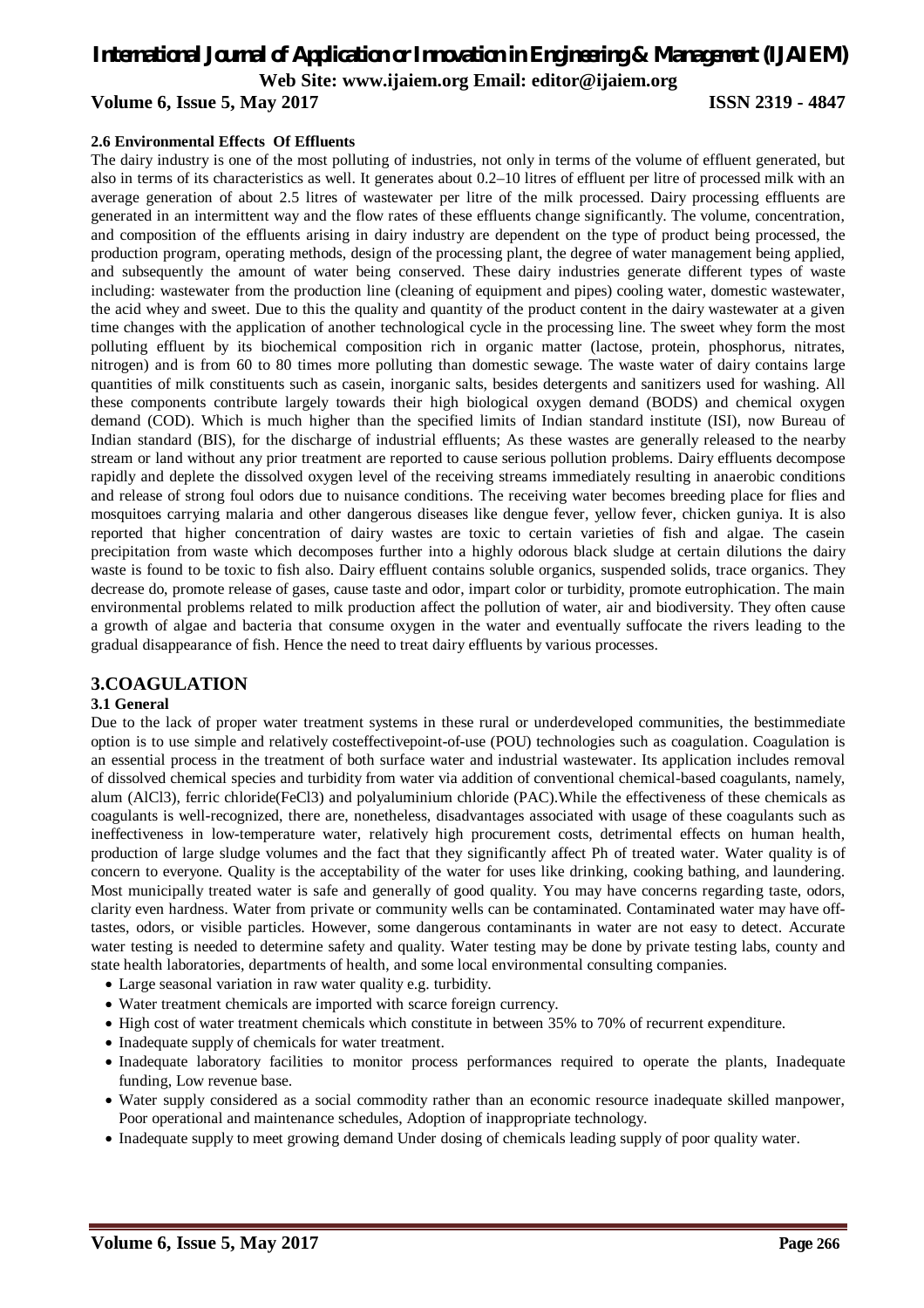**Web Site: www.ijaiem.org Email: editor@ijaiem.org**

### **Volume 6, Issue 5, May 2017 ISSN 2319 - 4847**

#### **3.1.1. Problems Are Due To Use Of Chemicals In Water Treatment**

- Aluminum has also been indicated to be a causative agent in neurological diseases such Foreign exchange problem as pre-senile dementia.
- There is a fear that ingestion of aluminum ions may induce Alzheimer's disease.
- Sludge produced is voluminous and non biodegradable after treatment and therefore poses disposal problems leading to increase cost of treatment.
- The costs of these chemicals have been increasing at an alarming rate in developing countries.

#### **3.2 The Coagulation Process**

Coagulation and flocculation are the processes used to remove the particles responsible for turbidity and colour. The colloidal particles present in wastewaters generally carry a negative electrical charge. Their diameter may range between 10-4 to 10-6 mm. These particles are surrounded by an electrical double layer (due to attachment of positively charged ions from the ambient solution) and thus inhibit the close approach of each other. They remain finely divided and don't agglomerate. Due to their low specific gravity, they don't settle out. Coagulation is accomplished by the addition of ions having the opposite charge to that of the colloidal particles. In coagulation, a coagulant (generally positively charged) is added which causes compression of the double layer and thus the neutralization of the electrostatic surface potential of the particles. The resulting destabilized particles stick sufficiently together when contact is made. Rapid mixing (a few seconds) is important at this stage to obtain uniform dispersion of the chemical and to increase the opportunity for particle-to-particle contact. Flocculation, which follows coagulation, consists of slow gentle stirring. During flocculation, the microscopic coagulated particles aggregate with each other to form larger flocs. These flocs then are able to aggregate with suspended polluting matter. These flocs are large enough to settle rapidly under the influence of gravity, and may be removed from suspension by filtration. Aluminum and iron salts are commonly used as chemical coagulants. They form insoluble material i.e. aluminium and ferric hydroxides when they react with calcium and manganese hydrogen carbonates, which are almost always present in water. The formation of the insoluble hydroxides depends on the pH. Whereas turbidity is best removed within a pH range of 5.7 to 8.0, color removal is generally obtained at pH range of about 4.4 to 6.0. Alum (aluminium sulphate) is most widely used chemical coagulant whereas ferric chloride, potash alum, ammonia alum, ferrous sulphate are also some of the chemical coagulants which are not extensively used.

#### **3.3 Natural Based Coagulants And Coagulation Mechanisms**

Polymeric coagulants can be cationic, anionic ornonionic, in which the former two are collectively termed as polyelectrolyte. Many studies concerning natural coagulants referred to them as'polyelectrolytes' even though many of these studies did not actually conduct in-depth chemical characterization to determine their ionic activity. As such, this term should be used carefully, and be applied only after ionic activity is determined to be present in the coagulant. Natural coagulants are mostly either polysaccharides or proteins. In many cases, even though polymers labelled as nonionic are not necessarily absent of charged interactions, as there may be interactions between the polymer and a solvent within a solution environment as the polymer may contain partially charged groups including -OHalong its chain. It is imperative to fully grasp the underlying coagulation mechanisms associated with these natural coagulants so that complete understanding of their usage can be realized. Aggregation of Particulates in a solution can occurvia four classic coagulation mechanisms: (a) double layer compression; (b) sweep flocculation; (c)adsorption and charge neutralization; and (d)adsorption and inter particle bridging. The presence of salts [or suitable coagulants] can cause compression of the double layer which destabilizes the particulates. Sweep flocculation occurs when a coagulant encapsulates suspended particulates in a soft colloidal floc. Adsorption and charge neutralization refer to the sorption of two particulates with oppositely charged ions while inter particle bridging occurs when a coagulant provides a polymeric chain which sorbs particulates. Polymeric coagulants are generally associated with mechanisms(c) and (d) as their long-chained structures (especially polymers with high molecular weights) greatly increase the number of unoccupied adsorption sites. It appears that these two mechanisms provide underlying principles to the inner workings of plant based coagulants as well and they are the focus of discussion in the following sections. The existence of background electrolytes in aqueous medium can f acilitate the coagulating effect of polymeric coagulants since there is lesser electrostatic repulsion between particles. Although many plant-based coagulants have been reported, only four types are generally well-known within the scientific community, namely, Nirmali seeds (Strychnospotatorum), Moringaoleifera, Tannin and Cactus.

#### **3.4 Coagulants For Optimal Wastewater Treatment From Environmental**

Coagulants are a key component for any treatment program that handles suspend solids, as they consolidate those particles for easy and thorough removal. But, if you aren't using the right type or amount of coagulants you could be wasting money on chemicals, non-compliance fees, and surcharges that are higher than they need to be because your system isn't running efficiently. That's where Beckart Environmental can help. We offer a complete line of chemical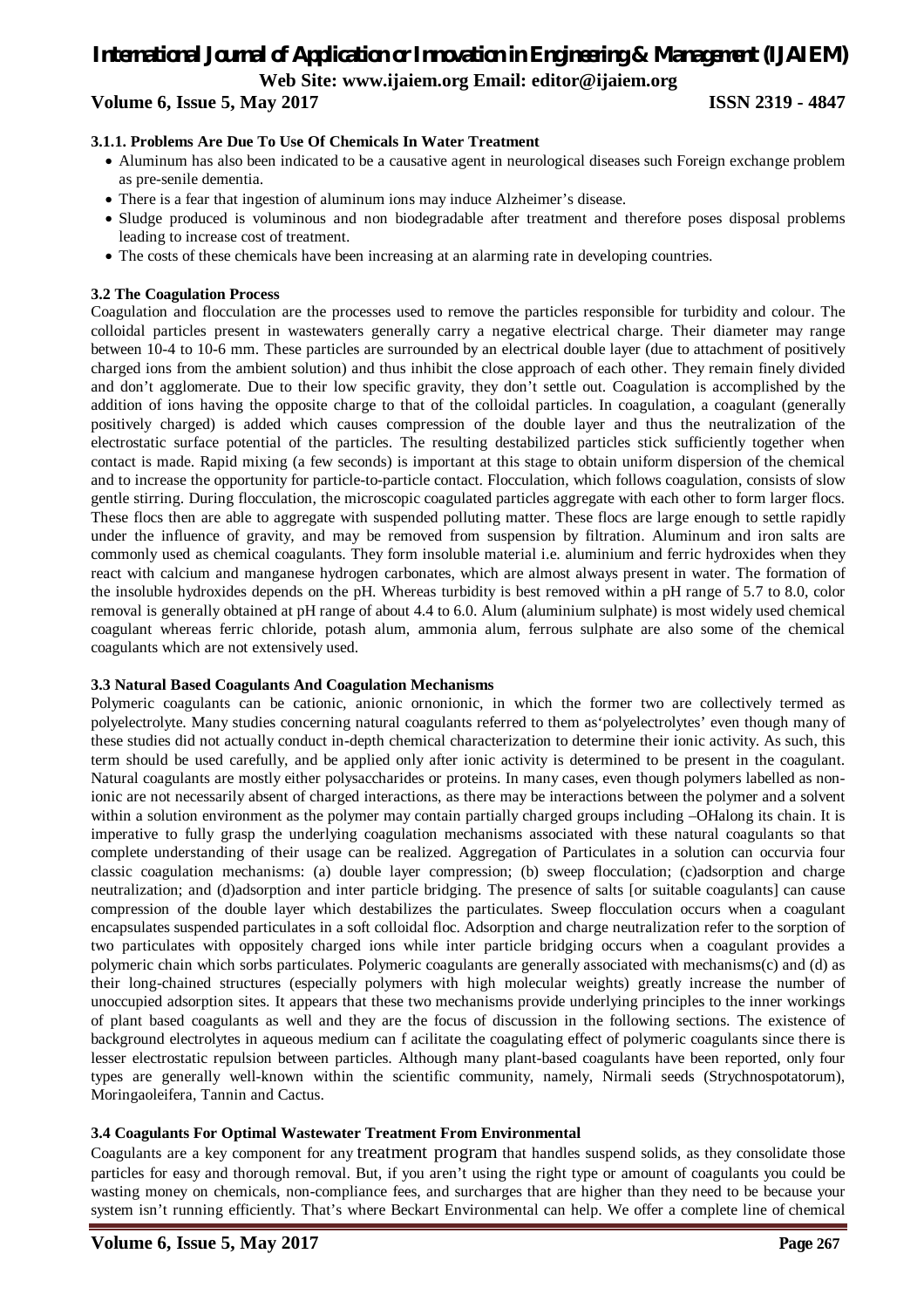#### **Volume 6, Issue 5, May 2017 ISSN 2319 - 4847**

wastewater treatment products, including coagulants, and we have a highly trained staff of technicians that can assess what type and quantity of coagulant best serves your needs. We have decades of experience optimizing chemical treatment plans for many industries including metal finishing, machining, painting & coating, printing & corrugated, granite processing, stone fabrication, food processing, and more. Over the years we've used that experience to create a high quality line of proprietary coagulant blends that are formulated to be both affordable and low sludge producing, Beckart Blends. The sedimentation process can be quickened by adding coagulants to the water. Coagulation with extracts from natural and renewable vegetation has been widely practiced since recorded time. There is a variety of natural coagulants used around the world, depending on the availability. Extracts from the seeds of Moringa oleifera can be used, the trees of which are widely present in Africa, the Middle East and the Indian subcontinent. Strychnos potato rum, also known as clearing nuts or the nirmali tree, is found in India to treat water. Prickly pear cactus is prevalent and traditionally used in Latin America. There are also reports of other natural coagulants being used, such as fava beans. Coagulants contain significant quantities of water-soluble proteins which carry an overall positive charge when in solution. The proteins bind to the predominantly negatively charged particles that cause turbidity (e.g. sand, silt, clay).Coagulation happens when the positively and negatively charged particles are chemically attracted together. They can then accumulate (flocculation) to form larger and heavier particles (flocs). The flocs can be settled out or removed by filtration. Bacteria and viruses can attach themselves to the suspended particles in water that cause turbidity. Therefore, reducing turbidity levels through coagulation may also improve the microbiological quality of water.

### **4.MATERIALS AND METHODS**

#### **4.1 Materials**

Few materials were used in this study such as water, natural coagulants (M.Oleifera, Okra andC.Procera), alum and clay materials. The detail descriptions of those coagulants are as given below. There are three natural coagulants used in this present study. They are namely seeds of MoringaOlifera, Okra gum and dry flowers of Calotropisprocera.

#### **4.1.1. M.Oleifera**

Plant species - Genus Moringa Family- Moringaceae. Common Name- Drum stick (Golden shower)Moringa oleifera, known as Moringa, is native to north India but is now found throughout the tropics. It grows fast and reaches up to 12m. The bark is grey and thick and looks like cork, peeling inpatches. Moringa is full of nutrients and vitamins and is good in your food as well as in the food of your animals. Moringa helps to clean dirty water and is a useful source of medecines.

#### **4.1.2.Okra**

Plant species – A.esculentus Family- MavacaeCommon Name- lady's finger or Gumbo OkraAbelmoschusesculentus L. (Moench), is an economically important vegetable crop grown in tropical and sub-tropical parts of the world. This crop is suitable for cultivation as a garden crop as well as on large commercial farms. Okra gum is soluble in cold water. It is used in the food industry as a good emulsifying and foam stabilizing agent. In the range of studied, it is observed that whatever the volume of gumbo mucilage, the turbidity decreases when the  $P<sup>H</sup>$  increases. The reduction in turbidity is significant when the volume of mucilage used, confirming the preceding results. The mucilage, from its sticky nature, contains polymer molecules.

#### **4.1.3. Calotropisprocera- Plant Species – C.Procera**

Family- Aclepiadaceae Common Name- calotrope Calotropisprocera are abundantly available inhe tropics, mostly planted as ornamental shrubs. Calotropisprocera have been reported to containcalotropin, a very active non- toxic proteolyticenzyme used in curdling milk protein in traditional cheese - making in Nigeria. Also the use of C. procera latex for enzyme purification, a simple method based on recipitation for the cope with the high costs due to declining revenues and funding. The inability of local supplies to satisfy the demand due to competing uses for imported chemicals. The use of alum as a coagulant in the treatment of water increases the aluminium concentration. A high concentration of aluminium is also of concern because of its adverse effects on health. Aluminium intake into the body has been linked with several neuropathological diseases including percentile dementia and Alzheimer's disease. There is also the problem of reaction of alum with natural alkalinity present in water leading to reduction of pH and a low efficiency in coagulation of cold waters. Under-dosing of chemicals so as to meet the increasing water demand leading to production of poor quality drinking water. Using alum as well as other metallic salt coagulants produces large sludge volumes which are also non- biodegradable. Ferric salts and synthetic polymers have also been used as coagulants but with limited success because of the same disadvantages manifested in the use of aluminium salts.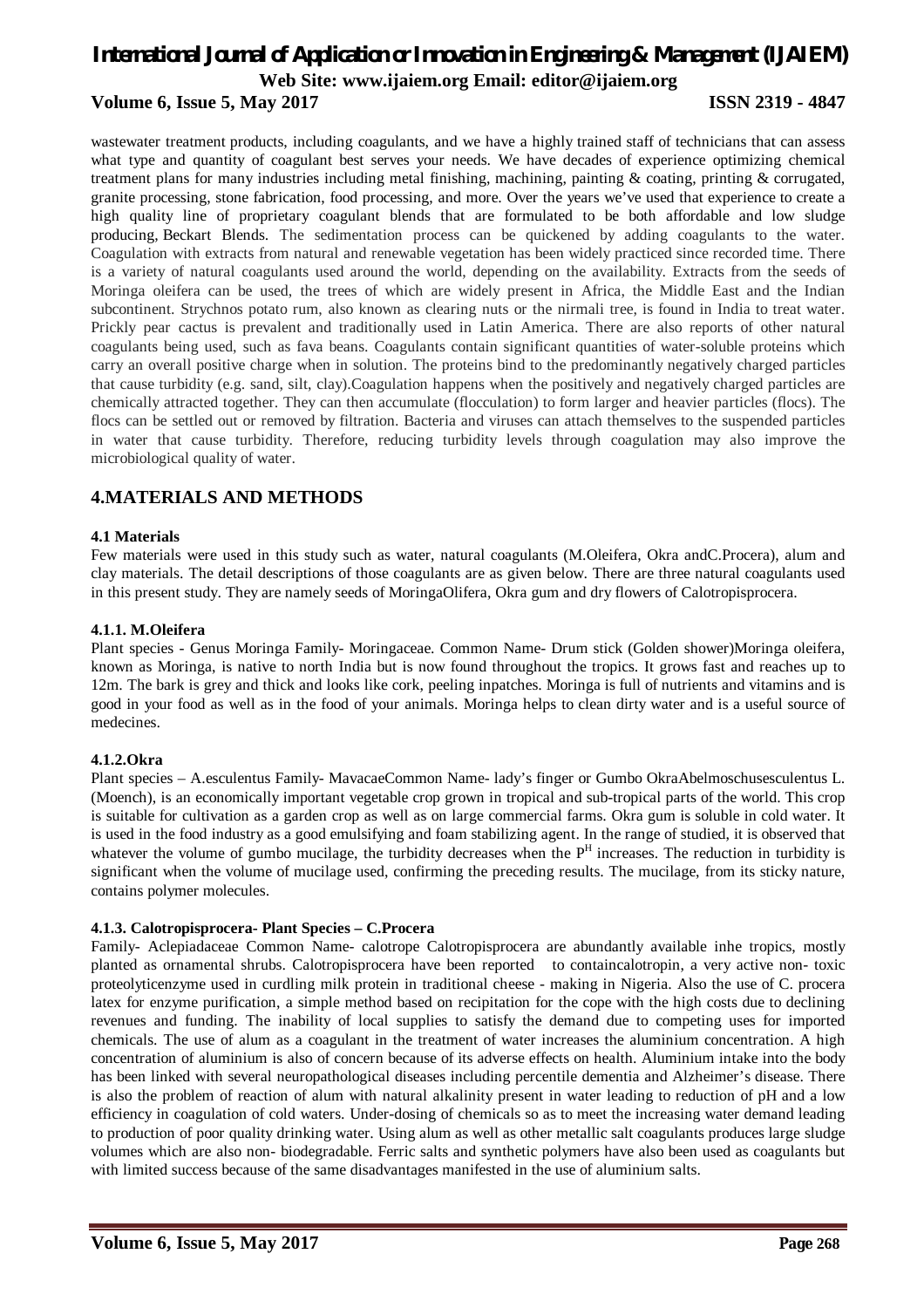#### **Volume 6, Issue 5, May 2017 ISSN 2319 - 4847**

#### **4.1.4 Nirmali Seeds**

S. potatorum (nirmali) is a moderate-sized tree found in Southern and central parts of India, Sri Lanka and Burma, used predominantly as a traditional medicinal extract. Sanskrit writings from India reported that the seeds were used to clarify turbid surface water over4000 years ago which indicated that they were the first reported plant-based coagulant used for water treatment. Most studies concerning its use as coagulant seem to be limited within the Indian subcontinent. Nirmali seed extracts are anionicpolyelectrolytes that destabilize particles in water by means of inter particle bridging. Previous studies have established that the seed extracts also contain lipids, carbohydrates and alkaloids containing the –COOH and free –OH surface groups which enhance the extracts' coagulation capability. A mixture of polysaccharide fraction extracted from S. Potatorum seeds contained galactomannan and galactan capable of reducing up to 80% turbidity of kaolin solution. In all cases, the galactomannans are made up of a main chain of 1,4 linked d-mannopyranosyl residues bearing terminal d-galactopyranosyl units linked at the 0–6 position of some mannose residues. Although the specific coagulation mechanism associated within rmali seed extracts has not been extensively investigated, one can surmise that the presence of copious amount of –OH groups along chains of galactomannan and galactan provides weakly butabundant adsorption sites that ultimately lead to the fore said coagulant inter particle bridging effect. Since both ionic (–COO−H+) and comparatively non-ionic (galactomannan) groups or substances are suggested to be present in the extract, the author deems that its designation as 'anionicpolyelectrolytes' is premature, as there are no identified studies that provide detailed elucidation of its coagulation mechanisms and percentage composition of the extract. As such, further studies are required in this aspect.

#### **4.1.5 Tannin**

Tannin is a general name given to large polyphenolcompounds obtained from natural materials, for example, the organic extract from bark and wood of trees such as Acacia, Castanea, or Schinopsis. It is a polymer with molecular weights ranging from hundreds to tens of thousands and traditionally used as a tanning agent in the leather industry. There have been conflicting reports on the effect of tannin on human health and its portrayal in this negative light may have limited its application as natural coagulant for water treatment. The tannin used in their study is extracted from valonia, which is obtained from the corn cup of the oak that grows in Asia Minor. They conclude that tannin is an excellent substitute to chemical coagulants. The effectiveness of tannin as a natural coagulant for water treatment is influenced by the chemical structure of tannins that have been extracted from plant and degree of tannin modification. The presence of phenolic groups in tannin clearly indicates its anionic nature since it is a good hydrogen donor. Fig.1 illustrates the schematic representation of basic tannin structure in aqueous solution and possible molecular interactions that induce coagulation. It is common knowledge that phenolic groups can easily deprotonate to form phenoxide which is stabilized via resonance. This deprotonation is attributed to delocalization of electrons within the aromatic ring which increases the electron density of the oxygen atom. This provides an indication that the more phenolic groups are available in a tannin structure, the more effective its coagulation capability. An interesting study on application of a commercial tannin containing both amine and phenonic groups for water treatment suggests that their tannin is cationic in nature since there is a single tertiary amine group per monomer.

#### **4.1.6 Cactus**

Application of cacti species for water treatment is rather recent compared to other natural coagulants such as nirmali or M. oleifera. The most commonly studied cactus genus for water treatment is Opuntia which is colloquially known as 'nopal' in Mexico or'prickly pear' in North America. This cactus type has long been associated with its medicinal properties and dietary food sources. Besides Opuntia, other cactus species including Cactus latifaria have also been successfully used as natural coagulants. The high coagulation capability of Opuntia is most likely attributed to the presence of mucilage which is aviscous and complex carbohydrate stored in cactus inner and outer pads that has great water retention capacity. Previous studies have established thatmucilage in cactus Opuntia contains carbohydrates such as l-arabinose, d-galactose, l-rhamnose, dxylose,and galacturonic acid. Galacturonic acid impossibly the active ingredient that affords the coagulation capability of Opuntia spp. though it should be noted that it only accounts for only 50% of turbidity removal .Nonetheless, this is still a significant quantum and therefore, this compound deserves further evaluation on its contribution to the overall coagulation capability of cactus. These studies point to the importance of galacturonic acid which possibly acts as one of the major active coagulating agents in plants and therefore, deserves further technical assessment. Though not extensively reported in open literatures, it is highly possible that galacturonic acid [a major constituent of pectin in plants] exists predominantly in polymeric form[polygalacturonic acid] that provides a 'bridge' for particles to adsorb on. Relevant dominant molecularinteractions associated with adsorption and bridging in coagulation are shown The polygalacturonic acid structure evidently indicates that it is anionic due to partial deprotonation of carboxylic functional group in aqueous solution.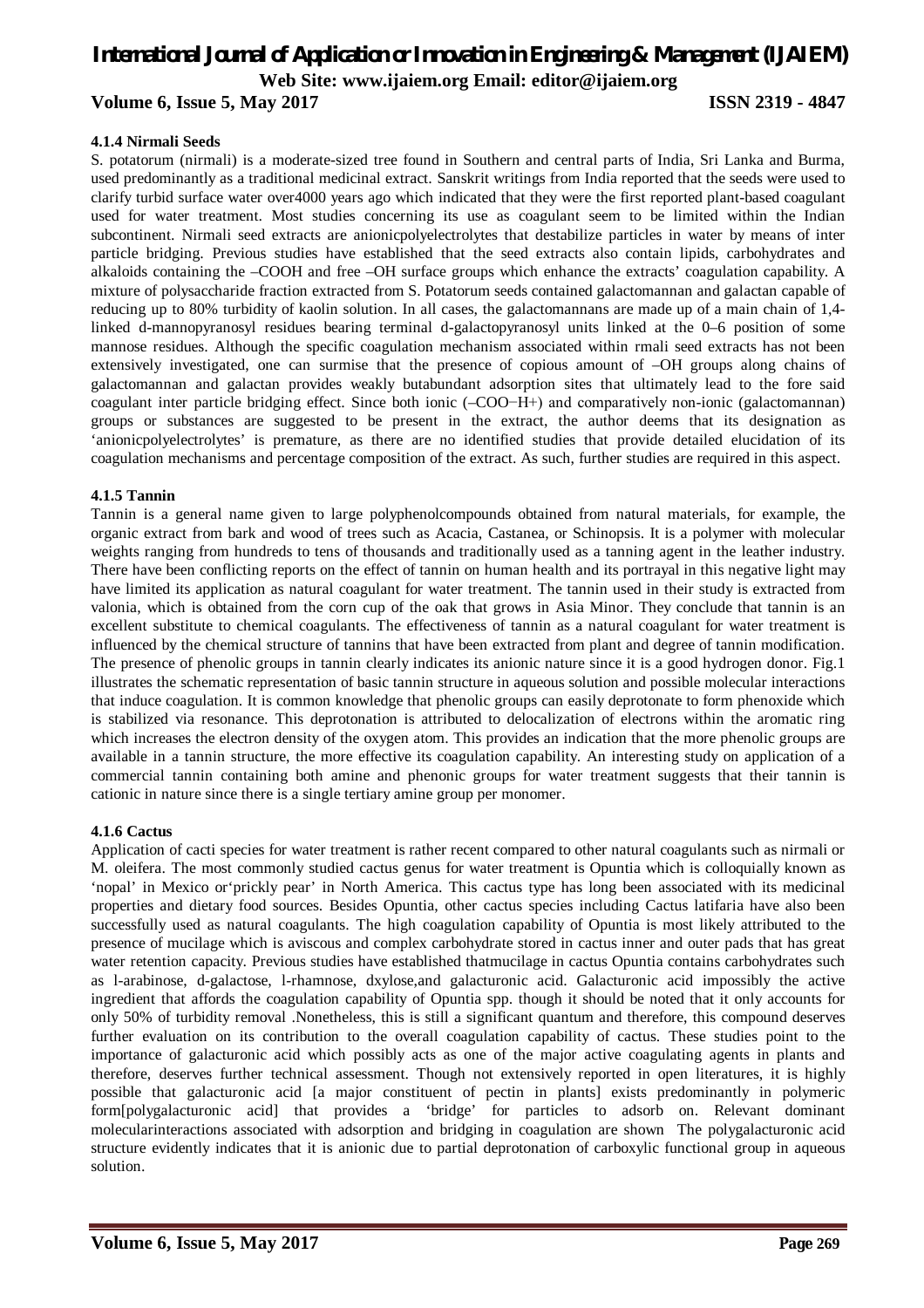**Web Site: www.ijaiem.org Email: editor@ijaiem.org**

### **Volume 6, Issue 5, May 2017 ISSN 2319 - 4847**

#### **4.2 Use Of Natural Herbs In Purification Of Water**

Developing countries are facing potable water supply problems because of inadequate financial resources. The cost of water treatment is increasing, and the quality of river water is not stable due to a suspended and colloidal particle load caused by land development and high storm runoff during the rainy season such is experienced in a country like Malaysia and other countries. Due to many problems created by using the synthetic coagulants such as aluminium sulphate which is used worldwide, there is a high demand to find an alternative coagulant which is preferable to be a natural coagulant. Naturally occurring coagulants are usually presumed safe for human health. Many researchers have reported on Moringaoleifera various uses and as a coagulant specifically for the last 25 years have found that the Moringaoleifera seed is non-toxic and good coagulant in water treatment. It is recommended to be used as a coagulant in developing countries. Usually, the aluminium sulphate is the most used coagulant in water treatment for coagulationflocculation process. Aluminium sulphate is usually imported and this adds extra cost to the water treatment industry. The lime for pH adjustment is added to the water treatment process, which is considered as an additional cost for water treatment companies. Therefore, this paper is focused on presenting the developed, efficient and cost effective processing technique for Moringaoleifera seed and other natural coagulants to be used for drinking water treatment. purification of amylase from solid culture of As per gillusoryzae using C.procera latex, which have received little attention but have confirmed C. procera latex as a good clarifying agent and unveils its potential as plant material for enzyme concentration. Experiments were carried out in the laboratory of Dhaka Water Supply and Sewerage Authority (DWASA). Moringaoleifera(Sajina), Dolichos lablab (beans), and Cicerarietinum(dal) seeds used in this study were obtained from the Jahangirnagar University, Kanchanpur (Khulna) and local market of Dhaka city, respectively. All coagulation experiments were carried out using synthetic artificial turbid water. A conventional jar test apparatus was used in the experiments to coagulate sample of syntheticturbid water using coagulants.

#### **4.3 Preparation Of Synthetic Water**

Synthetic turbid water for the jar tests was prepared by adding clay materials to tap water. About 30 g of the clay materials was added to 1 litre of tap water. The suspension was stirred for about 1 hour to achieve a uniform dispersion of clay particles. Then it was allowed to settle for at least 24 hours for complete hydration of the clay materials. The supernatant suspension of synthetic turbid water was added to the sample water to achieve the desired turbidity just before coagulation.

#### **5.APPLICATION OF AGRO-INDUSTRIAL WASTEWATERS TREATMENT**

CWs are mainly used to treat domestic and municipal wastewaters but more recent applications of CWs include treatment of other types of wastewater, such as industrial and agricultural wastewaters, various runoff waters and landfill leachate . Agro-industry includes post-harvest activities involved in the transformation, preservation and preparation of agricultural produce for intermediary states or final consumption. Agro-industrial wastewaters are usually characterized by their high organic load and their quantity and quality variations over a year. In this section, the main CW applications for agro-industrial wastewater, including dairy and animal farm wastewater wastewaters. Furthermore, special discussion is made to olive mill wastewater (OMW) due its toxicity from high phenol concentrations.

#### **5.1 Pre-Treatment Stages In Treatment Of Dairy Wastewaters**

In most cases of dairy wastewater treatment by CWs, the pre-treatment stages aim mainly at removing suspended solids. Therefore, in the majority of experiments/applications, the pre-treatment stages included either simple settling basins ) or a settling stage combined with biological treatment, such as aerobic and anaerobic lagoons

#### **5.2 Treatment Of Dairy Wastewaters**

The type of CW seems to be crucial for dairy wastewater treatment. As shown in Table 3.8, only four research groups have focused on dairy wastewater treatment using FWS CWs (Dunne et al., 2005; Jamieson et al., 2007; Schaafsma et al., 2000; Shamir et al., 2001), as these wastewaters have high pollutant loads and are therefore difficult to treat. As mentioned previously, dairy wastewater is characterized by high concentrations of organic matter. Thusa FWS CW cannot achieve efficient pollutant removal performance, as the high organic matter concentration creates anoxic or anaerobic conditions in the water column and reduces the amount of oxygen available for microbial organic matter oxidization. As shown in Table 3.8, when pollutant surface loads are low in FWS CWs (Newman et al., 2000; Shamir et al., 2001), removal efficiencies are high for organic matter (91-98%), nitrogen (80%), phosphorus (89-92%) and TSS (96-99%). According to Schaafsma et al. (2000), organic matter and nutrient removal efficiencies are also significant, but in some cases, nitrate and nitrite concentrations increase in the effluent. In most experiments/applications using VF CWs, it was observed that these wetland systems were poor at phosphorus removal. Dunne et al. (2005), report that their VF CW system did not show any significant reduction in pollutant concentration between the wetland's inlet and outlet, although BOD reduction was significant. HSF CW systems, however, appear to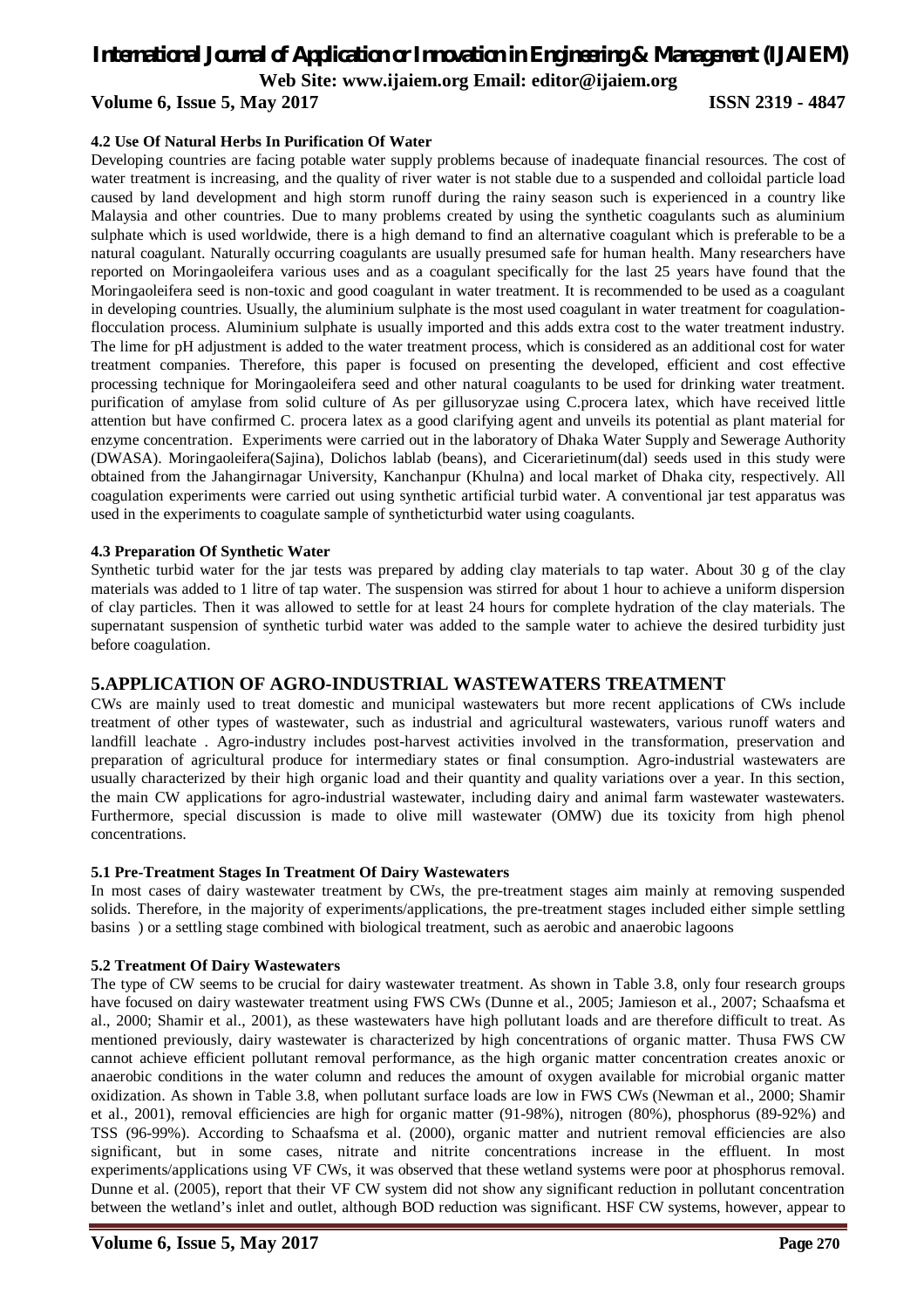#### **Volume 6, Issue 5, May 2017 ISSN 2319 - 4847**

be more efficient than the other two systems when treating dairy wastewater, and 17 experiments/applications employing HSF CWs for diary wastewater treatment have been reported. HSF CWs are far more efficient bio-reactors than FWS CWs, as the removal efficiencies of the former are in the range of 28-99% for COD, 21-99% for nitrogen, 2- 98% for phosphorus, and 45-95% for TSS. It should be mentioned that these removal efficiencies were achieved with pollutant surface loads 10 times higher than those applied in FWS CWs. The most efficient CW system for dairy wastewater treatment appears to be a hybrid system of both VF and HSF stages. Hybrid systems have been tested by three research groups (Browne and Jenssen, 2005; Lee et al., 2010; Rousseau et al., 2004), and each demonstrated high removal efficiencies for all pollutants (83-96% for COD, 65-92% for nitrogen, 52-99% for phosphorus and 83-99% for TSS), even with higher pollutant surface loads than those applied to HSF systems.

### **6.CONCLUSION**

The usage of natural coagulants derived from plant based sources represents a vital development in 'grassroots' sustainable environmental technology since it focuses on the improvement of quality of life for underdeveloped communities. Fortunately, it is surprised that usage of these coagulants is far more receptive by environmentalists worldwide since it avoids the common problem faced by biofuels usage where skeptics feel that their benefits are outweighed by global food shortage and deforestation caused by mass plantation of bio fuel plants. As the dairy industry being agro-oriented, located away from urban population, generally near to disposal site and in rural/agricultural area. Normally sufficient land is available for disposal of dairy wastewater. Simple and easiest method of disposal of this wastewater is on land through irrigation; as maximum BOD5 of 500 mg/L is allowed to be disposed off through this method. Alternative simple method like physico-chemical treatment, if proved to reduce BOD5 to or less than 500 mg/L, then dairy industry is bound to opt for such simple and cheaper treatment

### **References**

- [1] T.Subramani, and S.PonKumar..,"Anaeribic Digestion of Aerobic Pretreated Organic Waste", International Journal of Modern Engineering Research,Vol.2, No.3, pp 607- 611, 2012.
- [2] T.Subramani,, "Application of Eco-Friendly Geotextiles for Landslide Mitigation in a Part of Ooty Hills, TamilNadu", International Journal of Modern Engineering Research,Vol.2, No.3, pp 579 -585,2012.
- [3] T.Subramani,,and D.Haribalaji.D.,"Biodegradation of Tannery Effluent and Designing the Reactor for Clarifier and Activated Sludge Process", International Journal of Modern Engineering Research,Vol.2, No.3, pp 774 - 781,2012.
- [4] T.Subramani,, "Study of Pollution Prevention Strategies For Reclamation and Waster Management of Lake in Tourism Place", International Journal of Modern Engineering Research,Vol.2, No.3, pp 763- 773,2012
- [5] T.Subramani,, S.Krishnan.. and P.K.Kumaresan., "Study of Ground Water Quality with GIS Application for Coonur Taluk In Nilgiri District.", International Journal of Modern Engineering Research,Vol.2, No.3, pp 586- 592, 2012.
- [6] T.Subramani,. "Experimental Investigations on Coir Fibre Reinforced Bituminous Mixes" International Journal of Engineering Research and Applications, Vol.2, Issue.3, pp 1794-1804, 2012.
- [7] T. Subramani., P.Krishnamurthi., "Geostatical Modelling For Ground Water Pollution in Salem by Using GIS", International Journal of Engineering Research and Applications ,Vol. 4, Issue 6( Version 2), pp.165-172, 2014.
- [8] T.Subramani., K.Prasath., P.Velmurugan., V.Baskaran., "Impacts of Irrigation and Drought on Salem Ground Water", International Journal of Engineering Research and Applications, Vol. 4, Issue 6( Version 3), pp.117-122, 2014.
- [9] T.Subramani., T.Manikandan., "Analysis Of Urban Growth And Its Impact On Groundwater Tanneries By Using Gis", International Journal of Engineering Research and Applications, Vol. 4, Issue 6( Version 2), pp.274-282, 2014.
- [10]T.Subramani. , M.Chandrasekaran., "Saline Ground Water and Irrigation Water on Root Zone Salinity", International Journal of Engineering Research and Applications,Vol. 4, Issue 6( Version 2), pp.173-179, 2014.
- [11]T.Subramani. , P.Someswari., "Identification And Analysis Of Pollution In Thirumani Muthar River Using Remote Sensing", International Journal of Engineering Research and Applications, Vol. 4, Issue 6( Version 2), pp.198-207, 2014.
- [12]T.Subramani., P.Anitha, S.Sekar., "Health-Care Waste Management System", International Journal of Engineering Research and Applications, Vol. 4, Issue 6( Version 2), pp.255-258, 2014.
- [13]T.Subramani. , D.Kavitha., R.Tiyagu., "Treatment Of Municipal Waste Water In Salem City", International Journal of Engineering Research and Applications, Vol. 4, Issue 6( Version 2), pp.259-263, June 2014.
- [14]T.Subramani. , R.Umarani., S.K.Bharathi Devi., "Sustainable Decentralized Model For Solid Waste Management In Urban India", International Journal of Engineering Research and Applications, Vol. 4, Issue 6( Version 2), pp.264-269, 2014.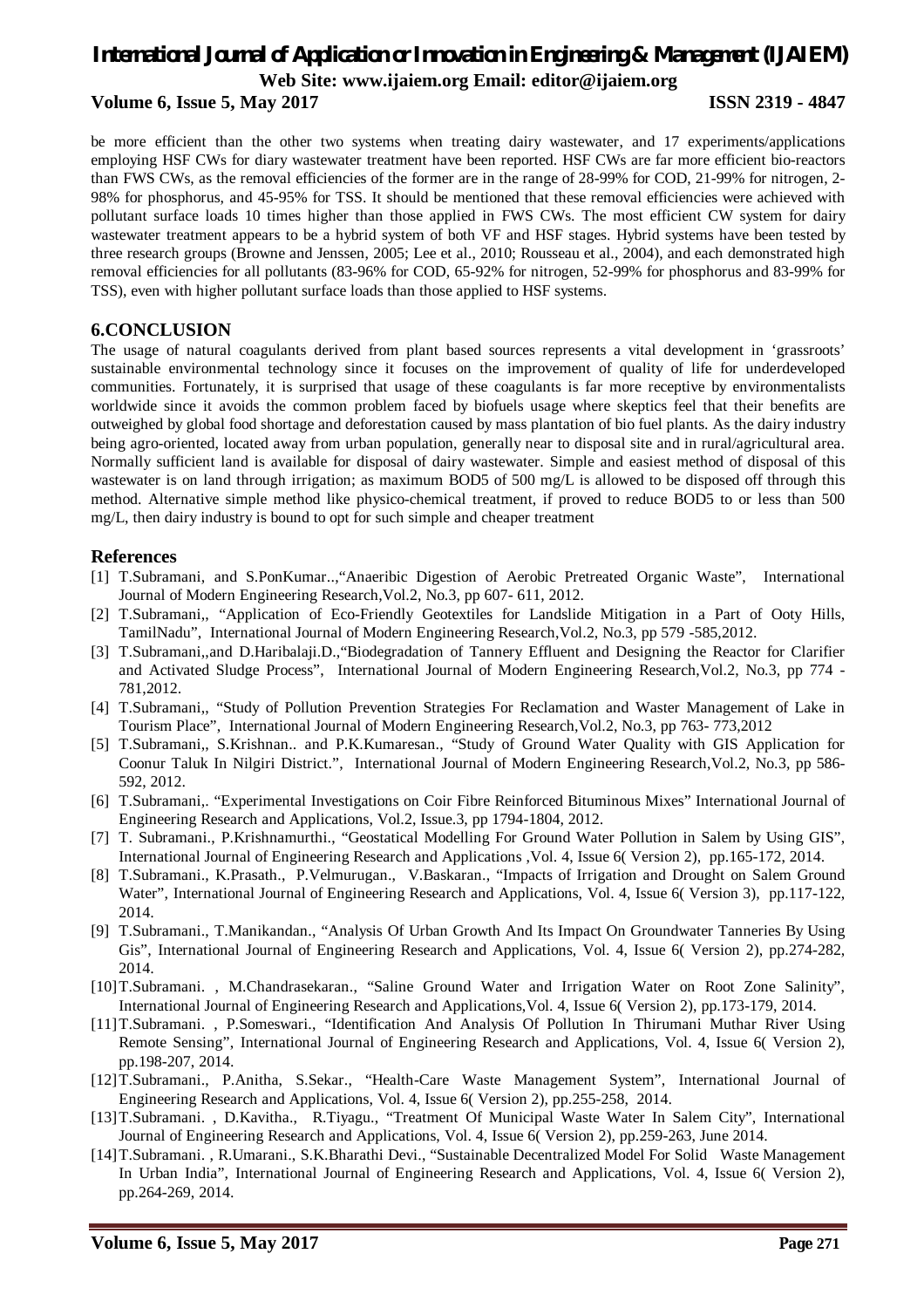#### **Volume 6, Issue 5, May 2017 ISSN 2319 - 4847**

- [15]T.Subramani. , M.Mangaiyarkarasi. , C.Kathirvel., " Impact Of Sewage And Industrial Effluent On Soil Plant Health Act On Environment", International Journal of Engineering Research and Applications, Vol. 4, Issue 6( Version 2), pp.270-273, 2014.
- [16]T.Subramani. , V.Vishnumanoj., "Land Use and Land Cover Change Detection and Urban Sprawl Analysis of Panamarathupatti Lake, Salem", International Journal of Engineering Research and Applications, Vol. 4, Issue 6( Version 2), pp.117-127, 2014.
- [17]T.Subramani. , S.Badrinarayanan., K.Prasath., S.Sridhar., "Performanance Evaluation of the Cauvery Irrigation System, India Using Remote Sensing and Gis Technology", International Journal of Engineering Research and Applications, Vol. 4, Issue 6( Version 2), pp.191-197, 2014.
- [18]T.Subramani., J.Akela. "Onsite Waste Water Treatment System", International Journal of Engineering Research and Applications, Volume. 4, Issue. 6 (Version 5), pp 154 - 162, 2014.
- [19]T.Subramani., C.Arulsankar., S.Badrinarayanan., "Effect Of Sewage Farming On Ground Water", International Journal of Engineering Research and Applications, Volume.4, Issue. 6 (Version 5), pp 163 - 172.
- [20]T.Subramani., N.Jayagobu. , "Microbial Analysis Of Drinking Water And Water Distribution System", International Journal of Engineering Research and Applications, Volume. 4, Issue. 6 (Version 5), pp 183 - 193, 2014.
- [21]T.Subramani., R.Murugan., "Generation Of Electricity Using Solid Waste Management In Krishnagiri Municipalty", International Journal of Engineering Research and Applications, Volume. 4, Issue. 6 (Version 6), pp 222 -232, 2014.
- [22]T.Subramani., C.Rajadurai., K.Prasath. "Bio-Degradable Plastics Impact On Environment", International Journal of Engineering Research and Applications, Volume. 4, Issue. 6 (Version 5), pp 194 -204, 2014.
- [23]T.Subramani., H.Ranjini Florence., M.Kavitha. "Climate Change Energy And Decentralized Solid Waste Management", International Journal of Engineering Research and Applications, Volume. 4, Issue. 6 (Version 5), pp 205 - 216, 2014.
- [24]T.Subramani., D.Porkodi., J.Jayalakshmi., "Sewage Treatment In Salem District, IOSR Journal of Engineering, Volume. 4, Issue. 6 (Version 3), pp 8 - 13, 2014.
- [25] T.Subramani., A.Subramanian.,, C.Kathirvel., S.K.Bharathi Devi., " Analysis and Site Suitability Evaluation for Textile Sewage Water Treatment Plant in Salem Corporation, Tamilnadu Using Remote Sensing Techniques" , International Journal of Engineering Research and Applications , Vol. 4, Issue 8( Version 6), pp.90-102, 2014.
- [26]T.Subramani., S.Krishnan., C.Kathirvel., C.T.Sivakumar., "Identification And Investigation Of Solid Waste Dump In Salem District", International Journal of Engineering Research and Applications Vol. 4, Issue 12(Version 5), pp.88-99, 2014
- [27]T.Subramani, M.Kumutha , " Sustainable Solid Waste Management In A Mountain Ecosystem" , International Journal of Application or Innovation in Engineering & Management (IJAIEM) , Volume 4, Issue 5, pp. 123-133 , 2015
- [28]T.Subramani, "Identification Of Ground Water Potential Zone By Using GIS", International Journal of Applied Engineering Research (IJAER), Volume 10, Number 38, Special Issues, pp.28134-28138, 2015
- [29]T.Subramani, P.Narasimhan, "Waster Water Treatment And Its Return Journey To The Environment", International Journal of Applied Engineering Research (IJAER), Volume 10, Number 38, Special Issues , pp.28223-28261, 2015
- [30]T.Subramani, S.K.Somasundaram , " A Case Study Of Occupational Hazards In Silk Industry " , International Journal of Application or Innovation in Engineering & Management (IJAIEM) , Volume 4, Issue 5 , pp. 223-233 , 2015
- **[31]***T.Subramani, P.K.Revathi, "Production Of Activated Carbon From Agricultural Raw Waste", IOSR Journal of Engineering, Volume 5, Issue 5, Version 3, pp 54-63, 2015*
- [32]T.Subramani, T.Subramani, "Water Quality deterioration due to Sago Industries in Upper Vasista Nadhi River Basin, TamilNadu, India", Indian Journal of Geo- Marine Sciences, Accepted. Article placed in Q and considered for publication.
- [33]T.Subramani, S.Praveen Kumar , " Generation Of Biogas From Organic Waste In Salem Tamil Nadu" , International Journal of Application or Innovation in Engineering & Management (IJAIEM) , Volume 5, Issue 5, pp. 104-115 , 2016
- [34]T.Subramani, C.Kathirvel , " Water Shed Management For Erode District Using Gis " , International Journal of Emerging Trends & Technology in Computer Science (IJETTCS) , Volume 5, Issue 3, pp. 093-103 , 2016.
- [35]T.Subramani, V.Kanian Poonkundran, " Prefabricated Multistory Structure Exposure To Engineering Seismicity By Using SAP" , International Journal of Application or Innovation in Engineering & Management (IJAIEM) , Volume 5, Issue 5, pp. 123-131 , 2016 .